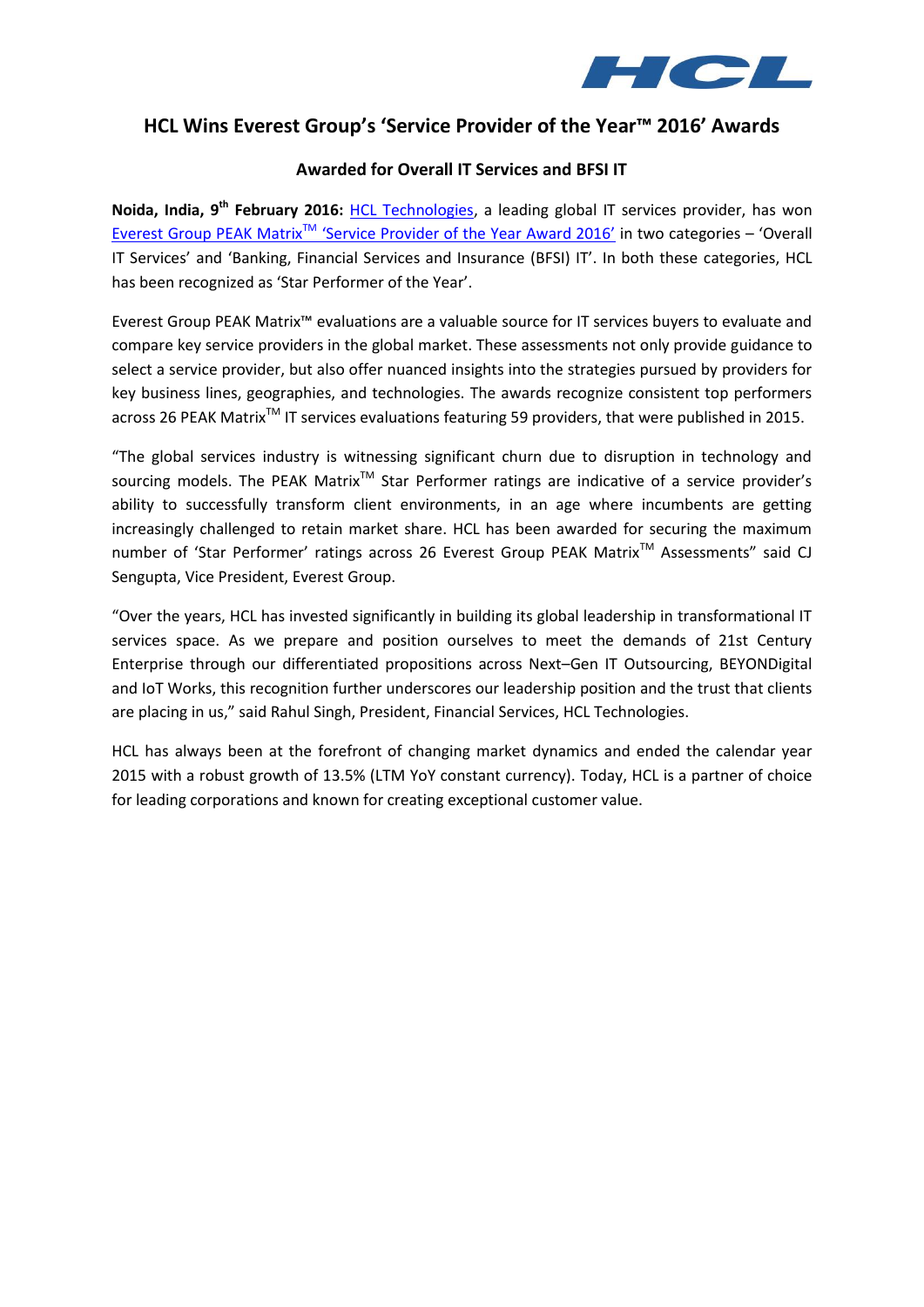

#### **About HCL Technologies**

HCL Technologies is a leading global IT services company working with clients in areas that impact and redefine the core of their businesses. Since its emergence on global landscape after its IPO in 1999 and listing in 2000, HCL Technologies, along with its subsidiaries, today operates out of 32 countries and has consolidated revenues of US\$ 6.1 billion, as on 31st December 2015 (on Calendar Year basis). HCL focuses on 'transformational outsourcing', underlined by innovation and value creation, offering an integrated portfolio of services including Enterprise Digitalization, Internet of Things, Engineering Services Outsourcing and Next Generation IT Outsourcing that focuses on transformation-led infrastructure services, applications services and business services. HCL leverages its extensive global delivery capabilities and integrated innovation labs across the world to provide holistic, multi-service delivery in key industry verticals including Financial Services, Manufacturing, Telecommunications, Media, Publishing & Entertainment, Retail & CPG, Life sciences & Healthcare, Oil & Gas, Energy & Utilities, Travel, Transportation & Logistics and Government. With 103,696 professionals from diverse nationalities, HCL Technologies focuses on creating real value for customers by taking 'Relationships Beyond the Contract'. For more information, please visit [www.hcltech.com](http://www.hcltech.com/)

#### **HCL Forward-looking Statements**

Certain statements in this release are forward-looking statements, which involve a number of risks, uncertainties, assumptions and other factors that could cause actual results to differ materially from those in such forward-looking statements. All statements, other than statements of historical fact are statements that could be deemed forward looking statements, including but not limited to the statements containing the words 'planned', 'expects', 'believes',' strategy', 'opportunity', 'anticipates', 'hopes' or other similar words. The risks and uncertainties relating to these statements include, but are not limited to, risks and uncertainties regarding impact of pending regulatory proceedings, fluctuations in earnings, our ability to manage growth, intense competition in IT services, Business Process Outsourcing and consulting services including those factors which may affect our cost advantage, wage increases in India, customer acceptances of our services, products and fee structures, our ability to attract and retain highly skilled professionals, our ability to integrate acquired assets in a cost effective and timely manner, time and cost overruns on fixedprice, fixed-time frame contracts, client concentration, restrictions on immigration, our ability to manage our international operations, reduced demand for technology in our key focus areas, disruptions in telecommunication networks, our ability to successfully complete and integrate potential acquisitions, the success of our brand development efforts, liability for damages on our service contracts, the success of the companies /entities in which we have made strategic investments, withdrawal of governmental fiscal incentives, political instability, legal restrictions on raising capital or acquiring companies outside India, and unauthorized use of our intellectual property, other risks, uncertainties and general economic conditions affecting our industry. There can be no assurance that the forward looking statements made herein will prove to be accurate, and issuance of such forward looking statements should not be regarded as a representation by the Company, or any other person, that the objective and plans of the Company will be achieved. All forward looking statements made herein are based on information presently available to the management of the Company and the Company does not undertake to update any forward-looking statement that may be made from time to time by or on behalf of the Company.